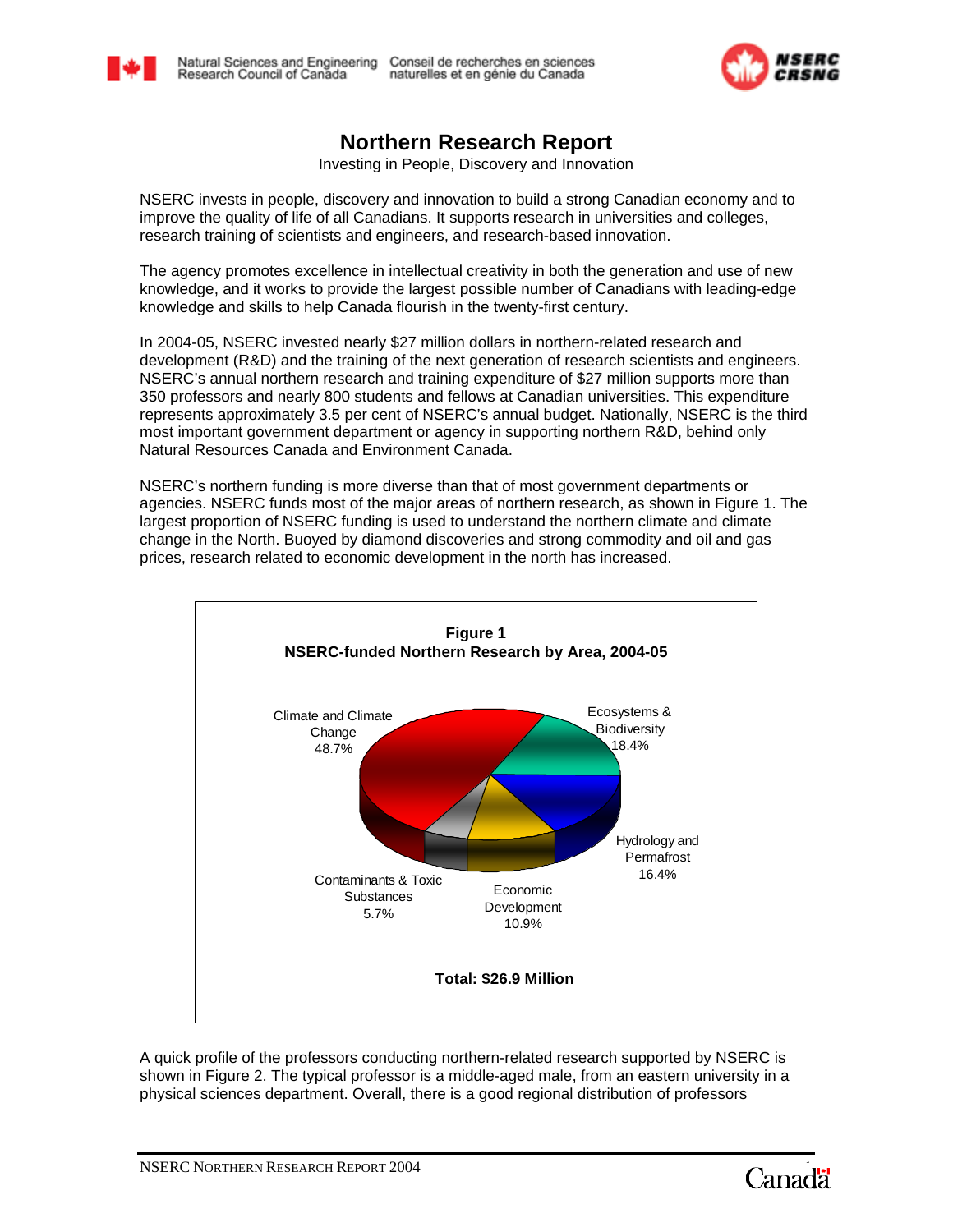



conducting northern-related research, while female representation is slightly below the NSERC average. Twenty of the professors conducting northern-related research are Canada Research Chair holders.



Table 1 presents NSERC northern funding by program, while Table 2 highlights northern grants funding by university. NSERC's Discovery Grants program provides the most NSERC support for northern R&D, while Université Laval is the largest funding recipient by virtue of managing two large awards (ArcticNet and CASES).



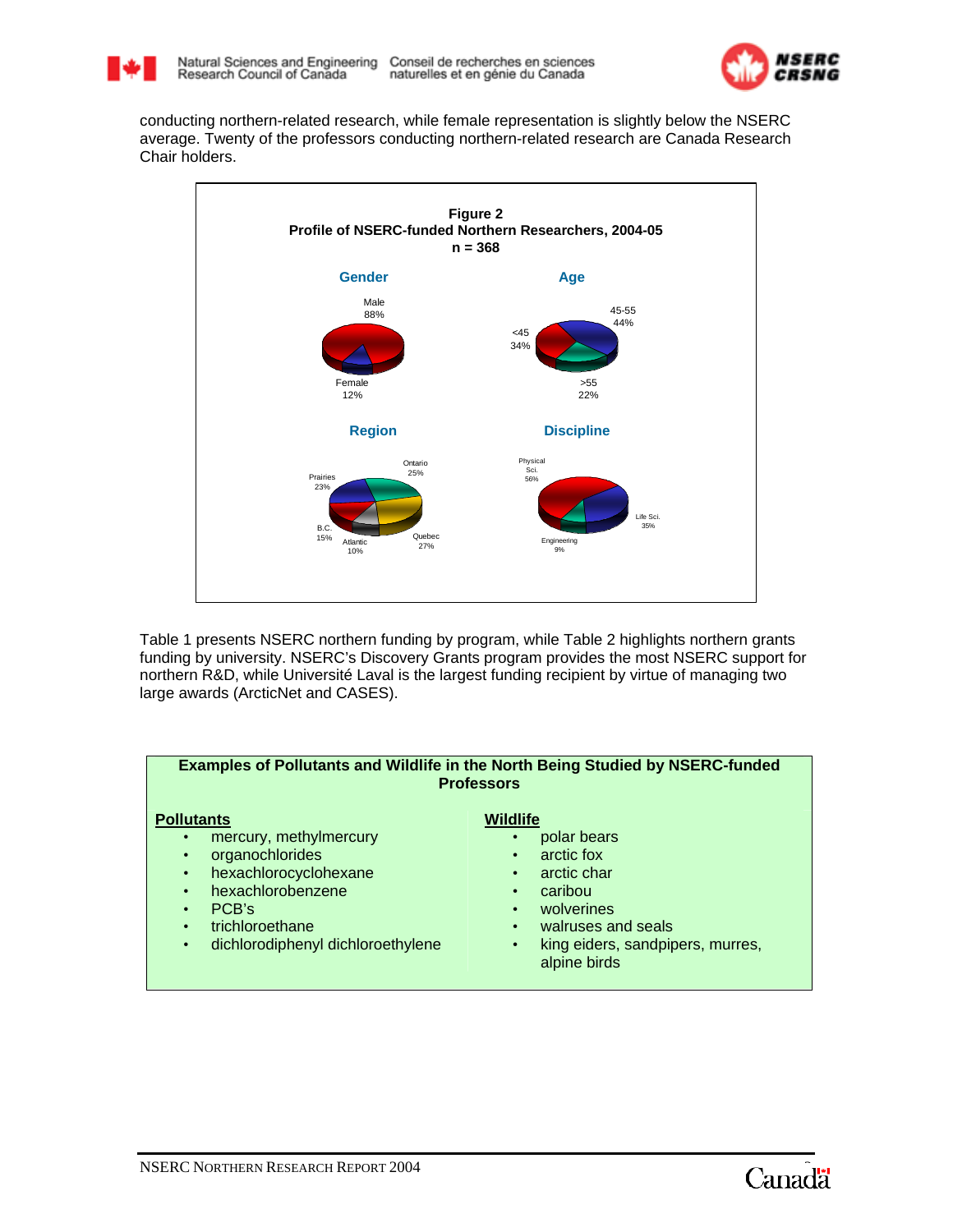



**Table 1 NSERC Northern Funding, 2004-05** (millions of dollars)

#### **Table 2 NSERC-Funded Northern Research Grants1 by University**

| <b>Activity Level</b>                                                                   | $($ \$)     | (%)         | Universit          |
|-----------------------------------------------------------------------------------------|-------------|-------------|--------------------|
| <b>Strategic Outcome</b>                                                                |             |             | Laval <sup>2</sup> |
|                                                                                         |             |             | Alberta            |
| 1.0 People                                                                              | 8.3         | 30.8        | McGill             |
| 2.0 Discovery                                                                           | 10.6        | 39.5        | <b>McMaste</b>     |
| 3.0 Innovation                                                                          | 8.0         | 29.7        | <b>British Co</b>  |
| Total                                                                                   | 26.9        | 100.0       | Toronto            |
|                                                                                         |             |             | Queen's            |
| <b>Program Activity</b>                                                                 |             |             | Victoria           |
|                                                                                         |             |             | Saskatche          |
| 1.1 Promote Science and Engineering                                                     | 0.1         | 0.3         | Manitoba           |
| 1.2 Support Students and Fellows                                                        | 3.1         | 11.6        | Waterloo           |
| 1.3 Attract and Retain Faculty                                                          | 5.1         | 18.9        | Guelph             |
| 2.1 Fund Basic Research                                                                 | 10.4<br>0.2 | 38.6<br>0.8 | Dalhousie          |
| 2.2 Fund Research in Strategic Areas<br>3.1 Fund University-Industry-Gov't Partnerships | 8.0         | 29.7        | Simon Fra          |
| 3.2 Support Commercialization                                                           | 0.0         | 0.0         | Ottawa             |
|                                                                                         |             |             | Carleton           |
| Total                                                                                   | 26.9        | 100.0       | Québec à           |
|                                                                                         |             |             | Institut na        |
| Program Sub-Activity                                                                    |             |             | Québec à           |
|                                                                                         |             |             | New Brui           |
| 1.1.1 Promote Science and Engineering                                                   | 0.1         | 0.3         | Calgary            |
|                                                                                         |             |             | Memorial           |
| 1.2.1 Undergraduate Student Research Awards                                             | 0.5         | 2.0         | Western (          |
| 1.2.2 NSERC Postgraduate Scholarships                                                   | 1.6         | 6.0         | Montréal           |
| 1.2.3 Canada Graduate Scholarships<br>1.2.4 Postdoctoral Fellowships                    | 0.4<br>0.4  | 1.6<br>1.6  | Wilfrid L          |
| 1.2.5 Industrial Research Fellowships                                                   | 0.1         | 0.4         | Trent              |
|                                                                                         |             |             | Northern           |
| 1.3.1 Canada Research Chairs                                                            | 2.9         | 10.8        | Sherbrool          |
| 1.3.2 Industrial and Other Research Chairs                                              | 2.1         | 8.0         | York               |
| 1.3.3 Prizes                                                                            | 0.0         | 0.1         | Winnipeg           |
|                                                                                         |             |             | Windsor            |
| 2.1.1 Discovery Grants                                                                  | 8.5         | 31.6        | Ouébec à           |
| 2.1.2 Special Research Opportunity Grants                                               | 0.4         | 1.4         | Acadia             |
| 2.1.3 Perimeter Institute                                                               | 0.0         | 0.0         | Laurentia          |
| 2.1.4 Small University Capacity Development                                             | 0.0<br>0.9  | 0.0<br>3.5  | Lethbridg          |
| 2.1.5 Research Tools and Instruments<br>2.1.6 Major Facilities Access Grants            | 0.5         | 2.0         | Lakehead           |
| 2.1.7 General Support                                                                   | 0.0         | 0.0         | Québec à           |
|                                                                                         |             |             | <b>Brock</b>       |
| 2.2.1 Strategic Project Grants                                                          | 0.2         | 0.8         | Okanagar           |
| 2.2.2 Collaborative Health Research Project                                             | 0.0         | 0.0         | Ryerson I          |
|                                                                                         |             |             | Saint Mar          |
| 3.1.1 Collaborative Research and Development Grants                                     | 0.9         | 3.2         | École de t         |
| 3.1.2 Research Partnership Agreements                                                   | 0.0         | 0.0         | Royal Mi           |
| 3.1.3 Networks of Centres of Excellence                                                 | 2.0         | 7.5         |                    |
| 3.1.4 Research Networks                                                                 | 5.1         | 19.0        | Total              |
| 3.2.1 Intellectual Property Management                                                  | 0.0         | 0.0         |                    |
| 3.2.2 Idea to Innovation Program                                                        | 0.0         | 0.0         |                    |
| 3.2.3 College and Community Innovation Pilot Program                                    | 0.0         | 0.0         | 1. Exclud          |
|                                                                                         |             |             | 2. Include         |

| <b>University</b>                           | Award (\$)         | (%)   |
|---------------------------------------------|--------------------|-------|
| Laval <sup>2</sup>                          | 7,515,729          | 36.4  |
| Alberta                                     | 1,378,283          | 6.7   |
| McGill                                      | 1,255,885          | 6.1   |
| McMaster                                    | 1,079,220          | 5.2   |
| <b>British Columbia</b>                     | 780,380            | 3.8   |
| Toronto                                     | 753,875            | 3.6   |
| <b>Oueen's</b>                              | 714,120            | 3.5   |
| Victoria                                    | 689,545            | 3.3   |
| Saskatchewan                                | 521,224            | 2.5   |
| Manitoba                                    | 445,610            | 2.2   |
| Waterloo                                    | 439,160            | 2.1   |
| Guelph                                      | 435,210            | 2.1   |
| Dalhousie                                   | 418,257            | 2.0   |
| <b>Simon Fraser</b>                         |                    | 1.9   |
| Ottawa                                      | 389,751            | 1.6   |
| Carleton                                    | 338,458<br>326,095 | 1.6   |
| Québec à Montréal                           |                    | 1.6   |
|                                             | 322,046            | 1.4   |
| Institut national de recherche scientifique | 296,666            |       |
| Québec à Rimouski                           | 288,583            | 1.4   |
| <b>New Brunswick</b>                        | 285,677            | 1.4   |
| Calgary                                     | 244,102            | 1.2   |
| Memorial Univ. of Nfld                      | 230,398            | 1.1   |
| <b>Western Ontario</b>                      | 211,820            | 1.0   |
| Montréal                                    | 143,860            | 0.7   |
| <b>Wilfrid Laurier</b>                      | 140,000            | 0.7   |
| Trent                                       | 101,460            | 0.5   |
| Northern British Columbia                   | 89,179             | 0.4   |
| Sherbrooke                                  | 85,400             | 0.4   |
| York                                        | 79,840             | 0.4   |
| Winnipeg                                    | 77,000             | 0.4   |
| Windsor                                     | 71,700             | 0.3   |
| Québec à Trois-Rivières                     | 63,000             | 0.3   |
| Acadia                                      | 61,400             | 0.3   |
| Laurentian                                  | 57,058             | 0.3   |
| Lethbridge                                  | 53,520             | 0.3   |
| Lakehead                                    | 51,000             | 0.2   |
| Québec à Chicoutimi                         | 42,750             | 0.2   |
| <b>Brock</b>                                | 42,000             | 0.2   |
| Okanagan University College                 | 38,000             | 0.2   |
| <b>Ryerson University</b>                   | 35,176             | 0.2   |
| Saint Mary's                                | 28,000             | 0.1   |
| École de technologie supérieure             | 27,450             | 0.1   |
| Royal Military College of Canada            | 18,573             | 0.1   |
| Total                                       | 20,666,460         | 100.0 |

1. Excludes scholarships and fellowships.

2. Includes Canadian Arctic Shelf Exchange Study (CASES) and ArcticNet.